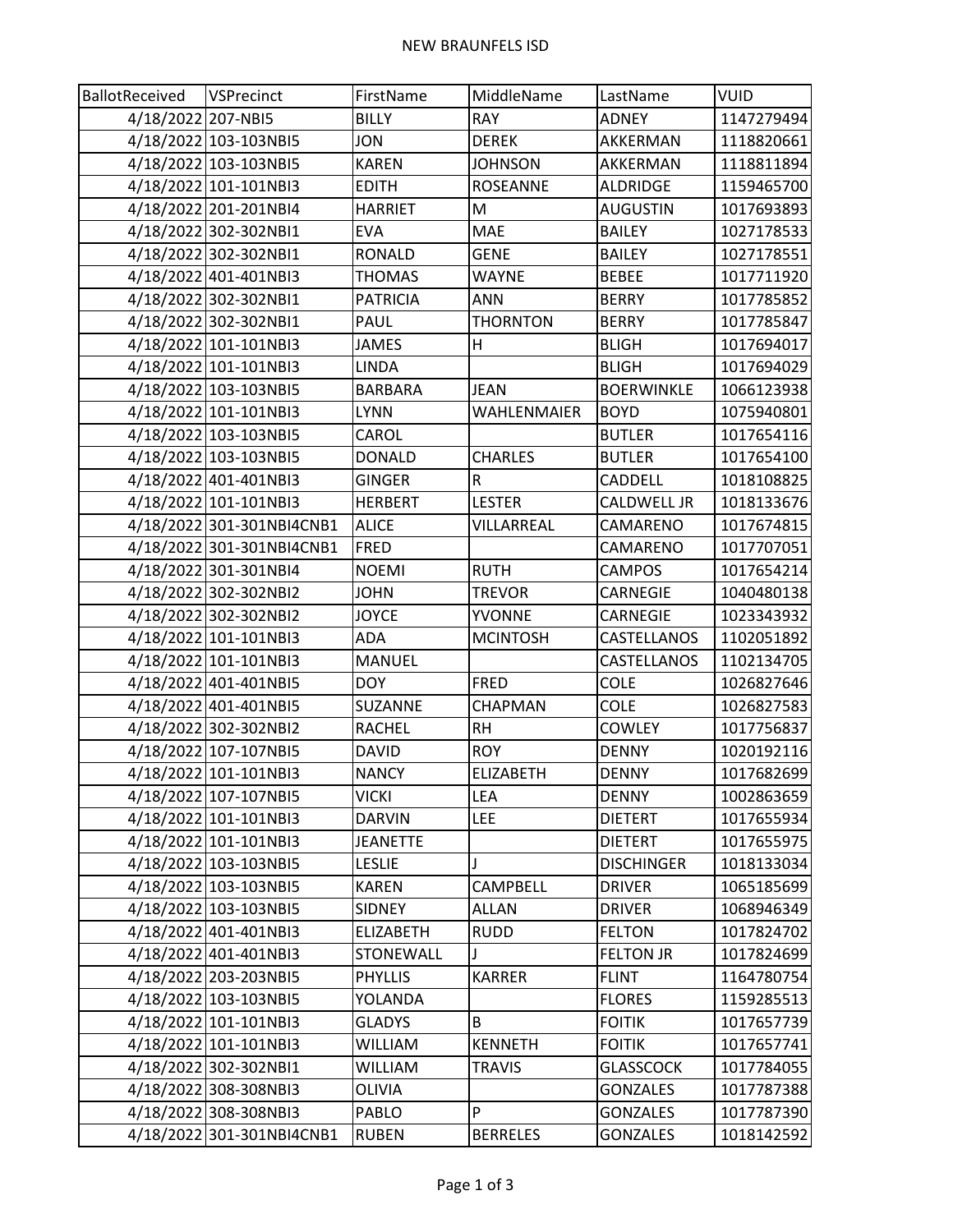## NEW BRAUNFELS ISD

|                    | 4/18/2022 302-302NBI2     | <b>SYLVIA</b>      | <b>KRAFT</b>              | <b>GRAHAM</b>      | 1018130294 |
|--------------------|---------------------------|--------------------|---------------------------|--------------------|------------|
|                    | 4/18/2022 303-303NBI3     | <b>BETHEL</b>      |                           | <b>HAAS</b>        | 1017659632 |
|                    | 4/18/2022 308-308NBI4     | CAROL              | <b>GARRETT</b>            | <b>HALL</b>        | 1017730140 |
|                    | 4/18/2022 308-308NBI4     | <b>CHADWICK</b>    | J                         | <b>HALL</b>        | 1170324618 |
|                    | 4/18/2022 203-203NBI5     | <b>HERBERT</b>     | <b>WILLIAM</b>            | <b>HARMS</b>       | 2003616255 |
|                    | 4/18/2022 101-101NBI3     | JAN                | A                         | <b>HARRISON</b>    | 1017690597 |
|                    | 4/18/2022 201-201NBI4     | <b>DANIEL</b>      |                           | <b>HAYES</b>       | 1018768563 |
|                    | 4/18/2022 101-101NBI3     | <b>GERALD</b>      | P                         | <b>HINMAN</b>      | 1017661129 |
|                    | 4/18/2022 103-103NBI5     | <b>STANLEY</b>     | <b>JAMES</b>              | <b>HUMMEL</b>      | 1017741245 |
|                    | 4/18/2022 401-401NBI3     | SHARON             | <b>SIMON</b>              | <b>JARISCH</b>     | 1017702252 |
|                    | 4/18/2022 308-308NBI4     | <b>MICHAEL</b>     | <b>STEPHEN</b>            | <b>JAROSZEWSKI</b> | 1017818234 |
|                    | 4/18/2022 203-203NBI5     | <b>BARBARA</b>     | <b>LYNNE</b>              | <b>KOCH</b>        | 1023853239 |
|                    | 4/18/2022 203-203NBI5     | <b>CHARLES</b>     | EDWARD                    | <b>KOCH</b>        | 1023740690 |
|                    | 4/18/2022 101-101NBI3     | <b>MARY</b>        | <b>CHRISTINE</b>          | <b>KOLBE</b>       | 1017859699 |
|                    | 4/18/2022 308-308NBI4CNB1 | <b>ANNETTE</b>     | <b>LEIGH</b>              | <b>LEBOEUF</b>     | 1018133892 |
|                    | 4/18/2022 101-101NBI3     | <b>DIANNA</b>      | JO                        | <b>NEUSE</b>       | 1026838327 |
|                    | 4/18/2022 103-103NBI5     | <b>CYNTHIA</b>     | LOU                       | <b>OGDEN</b>       | 1107287636 |
|                    | 4/18/2022 203-203NBI5     | <b>JOHN</b>        | <b>RICHARD</b>            | <b>ONDRIAS</b>     | 1153253909 |
|                    | 4/18/2022 302-302NBI2     | <b>LINDA</b>       | <b>SUE</b>                | <b>PARKER</b>      | 1023016883 |
|                    | 4/18/2022 203-203NBI5     | CAROL              | <b>DIANE</b>              | <b>PEPIN</b>       | 1017688605 |
|                    | 4/18/2022 103-103NBI5     | <b>DANIEL</b>      | <b>JOHN</b>               | <b>PETERS</b>      | 2168286035 |
| 4/18/2022 207-NBI5 |                           | <b>BRENDA</b>      | <b>KAY</b>                | <b>PHILLIPS</b>    | 1202472170 |
|                    | 4/18/2022 401-401NBI5     | MARGARET           | <b>DIERKS</b>             | <b>PHILLIPS</b>    | 1100838049 |
| 4/18/2022 207-NBI5 |                           | RANDALL            | <b>JOHAN</b>              | <b>PHILLIPS</b>    | 1202472189 |
|                    | 4/18/2022 101-101NBI3     | <b>ALTON</b>       | J                         | <b>RAHE</b>        | 1017672045 |
|                    | 4/18/2022 101-101NBI3     | <b>YVONNE</b>      |                           | <b>RAHE</b>        | 1017672294 |
|                    | 4/18/2022 401-401NBI3     | <b>SHARON</b>      | <b>ROBINSON</b>           | RANSOM             | 1059580850 |
|                    | 4/18/2022 203-203NBI5     | <b>CASSIE</b>      | <b>RAE</b>                | REDDAM             | 2120133842 |
|                    | 4/18/2022 201-201NBI4     | <b>SHEREE</b>      | <b>JEAN</b>               | <b>RING</b>        | 1116311942 |
|                    | 4/18/2022 302-302NBI1     | <b>GRAECEN</b>     | JAY                       | <b>ROSE</b>        | 1089682431 |
| 4/18/2022 207-NBI5 |                           | <b>EDWARD</b>      | $\boldsymbol{\mathsf{P}}$ | <b>ROSENTHAL</b>   | 1101955767 |
|                    | 4/18/2022 101-101NBI3     | MAX                | RICHARD                   | RUMELHART          | 1017840020 |
|                    | 4/18/2022 101-101NBI3     | <b>RUTH</b>        | <b>FISHER</b>             | RUMELHART          | 1017840012 |
|                    | 4/18/2022 302-302NBI2     | <b>JANET</b>       | F                         | <b>SCHMIDT</b>     | 1017633363 |
|                    | 4/18/2022 201-201NBI4     | <b>CHRISTINA</b>   | <b>GALLEGOS</b>           | <b>SOLIS</b>       | 1149552548 |
|                    | 4/18/2022 302-302NBI1     | <b>MARSHA</b>      | SUSAN                     | <b>SPAETH</b>      | 1023361520 |
|                    | 4/18/2022 401-401NBI3     | <b>MINNIE</b>      | <b>ELIZABETH</b>          | SPARKMAN           | 1017950606 |
|                    | 4/18/2022 103-103NBI5     | JOE                | <b>ERNEST</b>             | <b>SPENCER</b>     | 1017803295 |
|                    | 4/18/2022 103-103NBI5     | <b>MARY</b>        |                           | <b>SPENCER</b>     | 1017803305 |
|                    | 4/18/2022 201-201NBI1     | <b>HOMER</b>       | <b>DWAIN</b>              | <b>STRICKLAND</b>  | 1122776448 |
|                    | 4/18/2022 201-201NBI1     | LINDA              | ANN                       | <b>STRICKLAND</b>  | 1122740239 |
|                    | 4/18/2022 101-101NBI3     | <b>DONALD</b>      | ARMAND                    | <b>TETRAULT</b>    | 1017752201 |
|                    | 4/18/2022 203-203NBI5     | <b>NORMA</b>       | н                         | <b>THOMPSON</b>    | 1097919247 |
|                    | 4/18/2022 101-101NBI3     | <b>BARBARA</b>     | <b>SCHMIDT</b>            | <b>TUCH</b>        | 1017731950 |
|                    | 4/18/2022 101-101NBI3     | <b>DENNIS</b>      | <b>RAY</b>                | <b>TUCH</b>        | 1018159512 |
|                    | 4/18/2022 203-203NBI5     | <b>CHRISTOPHER</b> | <b>JOHN</b>               | WALLISCH           | 1017715759 |
|                    | 4/18/2022 203-203NBI5     | <b>JUDY</b>        | <b>ANN</b>                | WALLISCH           | 1018133973 |